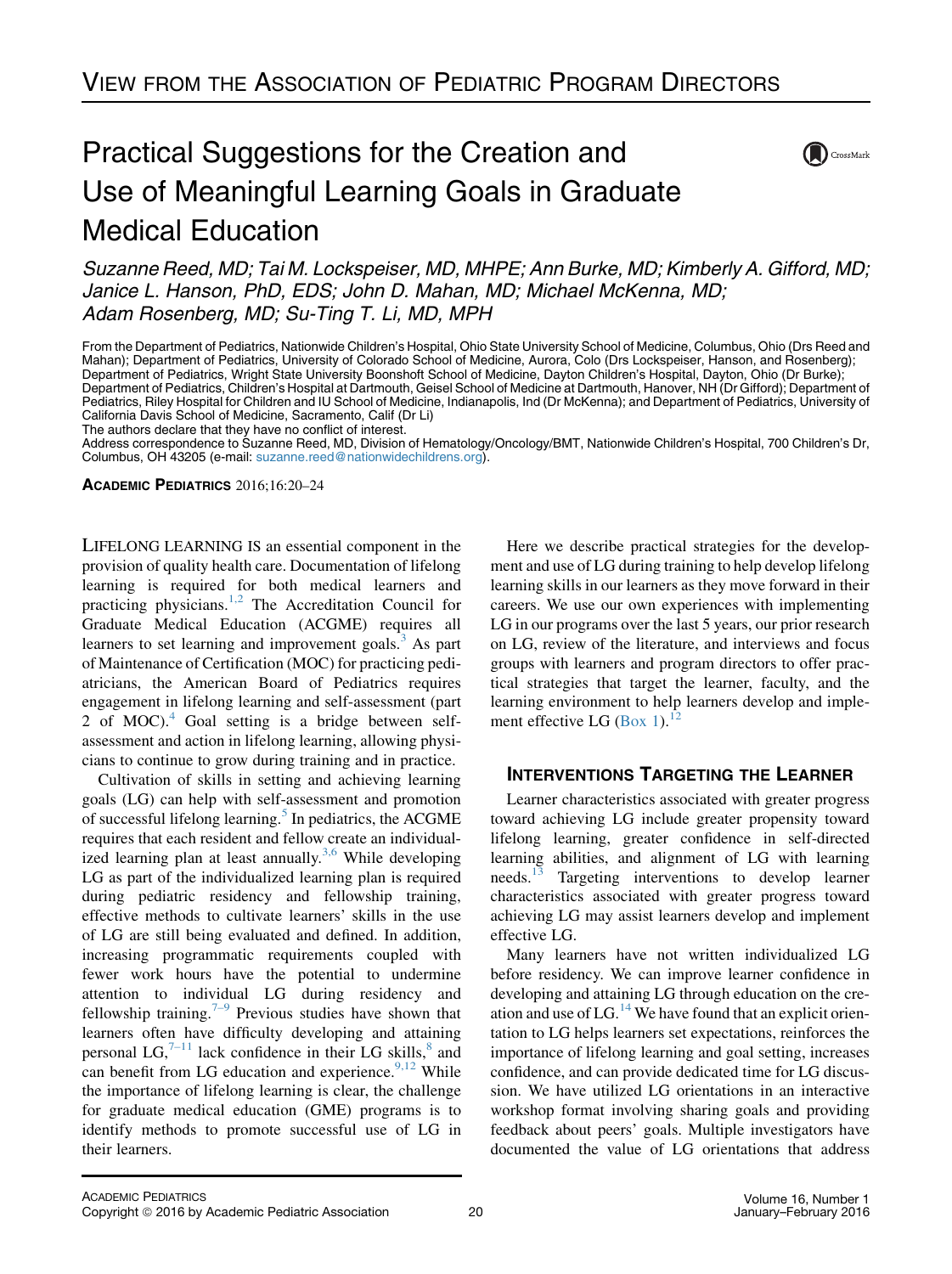## BOX 1. DEVELOPING AND PROMOTING EFFECTIVE LG FOR LEARNERS

Interventions Targeting Learners

- Educate learners on goal setting (orientation, workshops, example LG).
- Require a specific LG structure (eg, the I-SMART template).
- Schedule regular dedicated time for reflection, and creation and follow-up on progress of LG.
- Utilize motivating factors—like career plans, board exams, evaluations from faculty and peers, academic productivity, dedication to patients, deficient knowledge or skills—to inform creation of LG.
- Gain buy-in by discussing the value and long term purpose of goal setting.
	- a. What are your career goals?
	- b. What do you need to get better at/do in order to accomplish your career goals?
- Require short- and long-term LG.
	- a. What are your career goals?
	- b. What are your rotation goals?
	- c. What are your goals for this week?
- Provide forums for learners to share LG.
- Schedule experiences (eg, rotations) to pursue LG.
- Require residents to create LG before individualized rotations.
- Encourage learners to share LG and seek feedback from faculty on outcomes of learning goal plans.

#### Interventions Targeting Faculty

- Provide faculty development on learner reflection and LG writing by asking faculty to:
	- a. Practice developing their own LG.
	- b. Discuss scenarios to help learners reflect and create their LG.
	- c. Role-play Ask–Tell–Ask model to encourage reflection and LG creation.
		- i. Ask: What did you do particularly well during this encounter and what would you like to continue to improve? ii. Tell: I noticed...
		- iii. Ask: How can we work together to help you improve...
	- iv. Follow up: I will follow up with you in  $x$  days and give you feedback on...
- Provide faculty with example guiding questions to promote discussion about and support for LG.
	- a. What is your LG for this rotation?
	- b. How can I help you accomplish your LG?
	- c. What is your progress on achieving your LG?
- Encourage faculty to provide specific feedback to learners, during rotations or in formal review/advising sessions, about progress toward accomplishing their LG.
- Address potential barriers to faculty accountability (lack of time, lack of buy-in regarding faculty roles, lack of divisional support).
- Include questions about incorporation/discussion of LG into faculty evaluations.
- Elicit feedback from faculty directly regarding their roles in resident LG.

Interventions Targeting the Training Environment

- Utilize user-friendly LG documentation system.
- Provide time/resources to develop learner and faculty skills in LG development.
- Provide time for learner reflection and faculty review and support.
	- LG indicates learning goals.

barriers to goal setting, including difficulty with personal reflection, goal development, and implementation. $8-10$ 

To aid in goal development, learners should be provided with a specific structure to write actionable LG. The I-SMART mnemonic (Important, Specific, Measurable, Accountable, Realistic, Timeline/Plan) provides a useful framework for identifying key elements of practical goals  $(Box 2)$ .<sup>[10](#page-4-0)</sup> Vague goals like "I want to learn more" can be transformed by applying the I-SMART tool into "I am planning to do a hematology/oncology fellowship (I), so I want to increase my knowledge in evidence-based oncology (S) by

doing a literature search on one patient per week (M, R, T) during my hematology/oncology rotation and discuss this literature with my attending (A)." Prompting learners with reflection questions, while sometimes initially met with skepticism, can strengthen goal setting and achievement.<sup>15</sup> In a single residency program study, we demonstrated that quality of goals can be improved with teaching the I-SMART strategy and providing feedback on goals.<sup>[16](#page-4-0)</sup>

By promoting reflection, we enhance resident engagement, allowing for more meaningful use of goals. When learners first think about their goals, many are reminded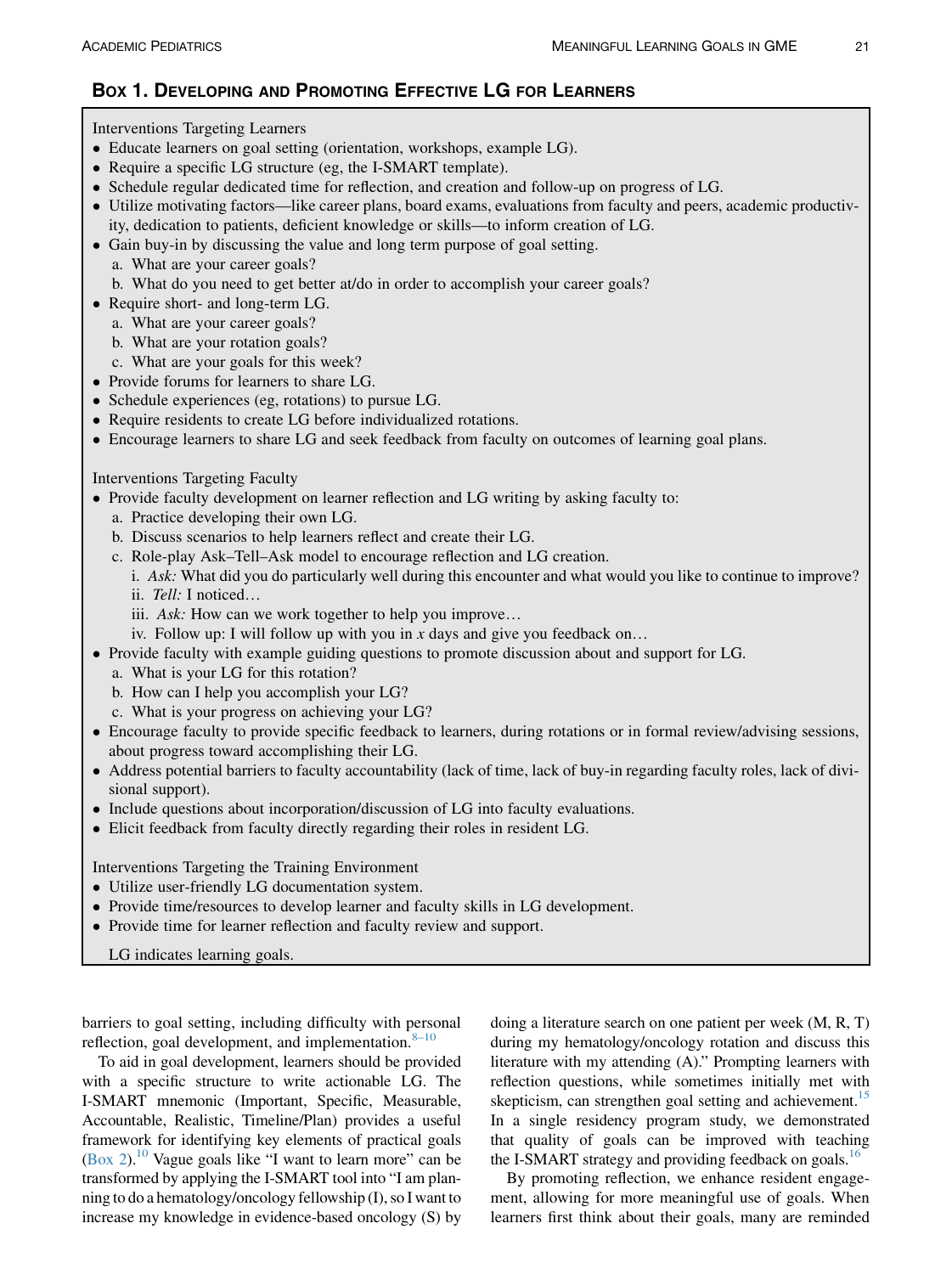# BOX 2. DEVELOPING I-SMART GOALS

- 1. Important
	- Reflect on career goals. Self-assess areas of weakness and areas of strength needed to build on to achieve career goals.
	- Match goals to self-assessed (and externally assessed) areas of weakness, interests, and career goals.
	- Include different types of goals (eg, wellness goal, rotation-specific goal, career-oriented goal)
- 2. Specific
	- Clearly define terms of goal statement (eg, what does it mean to improve or learn something?).
	- Break down larger goals into smaller steps.
- 3. Measurable
	- Use measurable metrics to define goal success/progress (eg, number of intubations, improvement on patient evaluations).
- 4. Accountability
	- Build in internal accountability for goal completion (checklists, tracking system, intermittent electronic reminders).
	- Build in external accountability for goal completion (scheduled goal follow-up with advisor/program director with report-out of goal progress and barriers, share goals with faculty/staff/peers/learners with opportunity for feedback on goal progress).
- 5. Realistic
	- Match goals to available opportunities (eg, intubations on upcoming anesthesia rotation).
	- Design individualized rotations to meet learning goals or choose electives that would allow completion of learning goal.
- 6. Timeline/Plan
- Include steps to achieve goal, resources needed for goal completion, and timeline to goal completion.

of frustrating knowledge deficits and focus their goals on improving medical knowledge. By asking probing questions, we can help learners reflect more deeply and create relevant goals that can promote their professional develop-ment.<sup>[14](#page-4-0)</sup> By eliciting motivating factors in our learners like subspecialty fellowship plans, board exams, clinical performance, academic productivity, dedication to patients, or fear of knowledge deficiencies—we help learners frame their LG to support their own growth and success. We encourage learners to reflect on their patient outcomes to identify ways in which they might change their practice. We stimulate learners to reflect proactively about their career plans to create a path to reach their goals. We can also help learners to reflect on their own wellness strategies to ensure that they are able to sustain their goal. Programs can encourage learners to utilize long-term career and short-term rotation goals, as well as goals in different domains beyond medical knowledge, including personal wellness goals.

Residents and fellows can develop goals that are based on optimal learning opportunities available during upcoming rotations (eg, using their neonatal intensive care unit experience to successfully intubate 5 neonates). Alternatively, learners can be encouraged to purposefully schedule experiences (eg, rotations) around LG to give them the appropriate opportunity to work on a goal (eg, schedule a breast-feeding rotation to become proficient in counseling new breast-feeding mothers). Explicitly sharing their LGs with faculty on their rotations can encourage faculty to support the learners' LG achievement as well as hold residents accountable to progress toward their goal. Similarly, scheduled follow-up of LG progress with faculty advisors and program leadership provides opportunities for feedback on LGs and can help hold learners accountable for their goals.

## INTERVENTIONS TARGETING FACULTY

Nothnagle et  $al<sup>17</sup>$  $al<sup>17</sup>$  $al<sup>17</sup>$  demonstrated how faculty coaches can help residents with goal development and achievement. We have found that many faculty need training in both developing their own LG and supporting meaningful use of LG in learners. Program leadership should provide faculty development on goal setting, feedback on LG to learners, and strategies to assist learners develop their own LG, and should also promote learner reflection.<sup>[16](#page-4-0)</sup> This faculty development should include discussion or role-playing of scenarios related to LG development and reflection. Faculty can be challenged to lead by example and develop their own I-SMART plans, which they would then share with learners. Such role modeling can send a powerful message to learners, demonstrating the importance of reflection and goal setting and reinforcing the importance of this practice throughout the educational continuum.

We believe that faculty must go beyond helping with creation of goals by guiding learners to incorporate these into subsequent learning experiences, thus emphasizing lifelong learning beyond GME. There are several steps that faculty can use. Asking learners about their LG for each rotation is an easy first step and can be combined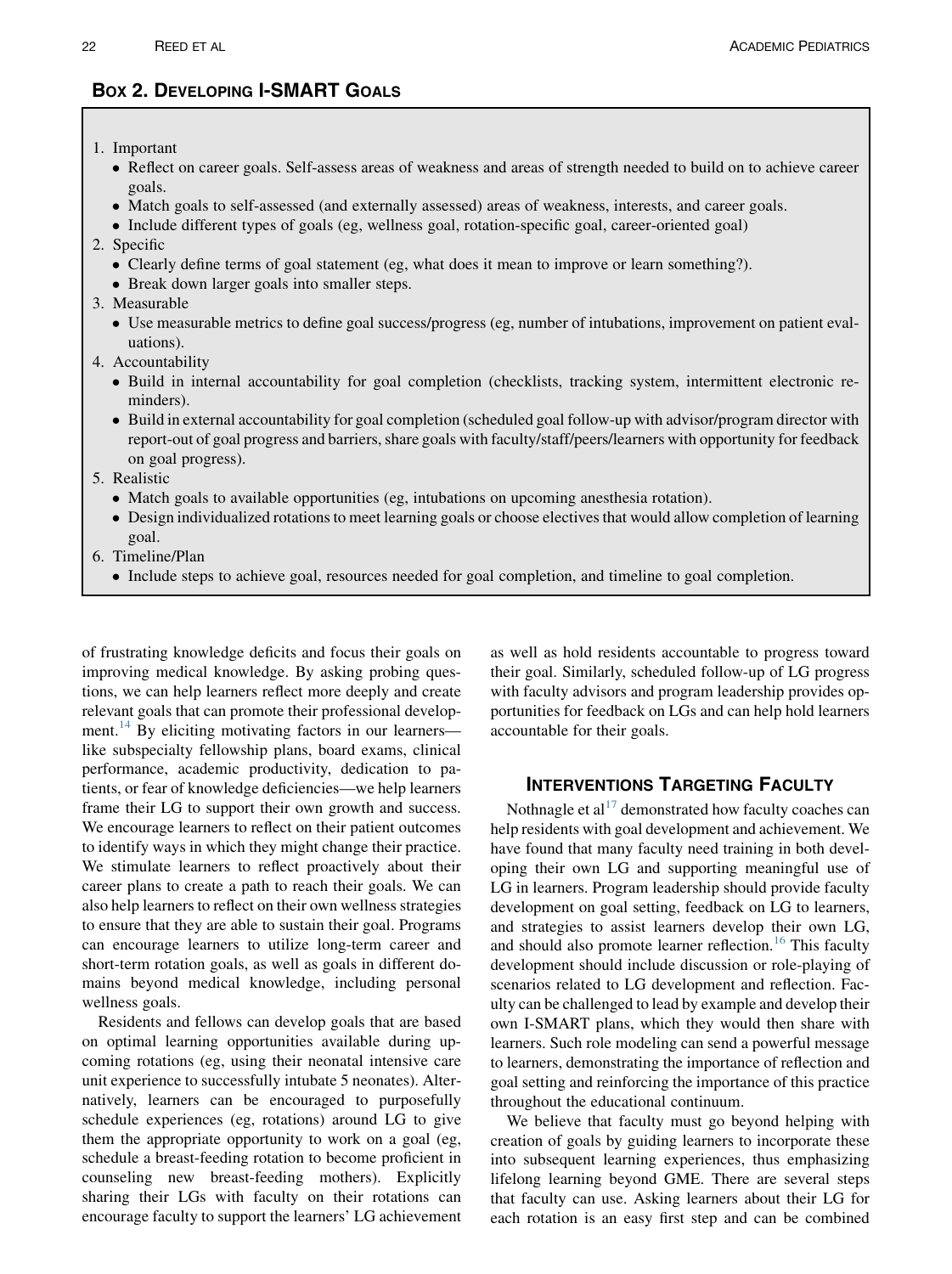with having faculty ask learners how they can help them achieve their LG. Faculty can help hold learners accountable by following up on progress of their LG after a set time period, such as at the end of a rotation. To promote reflective practice, faculty can use the Ask–Tell–Ask method: Ask the learner to reflect on specific encounters or overall experience ("What did you do particularly well during this encounter?"); Tell the learner what was observed ("I noticed..."); Ask the learner for strategies for improvement and refine goals or talk about next steps ("How can we work together to help you im-prove...?").<sup>[18,19](#page-4-0)</sup> Encouraging faculty to provide this specific feedback to learners can reinforce the utility of LG and encourage future use of different LG.

## INTERVENTIONS TARGETING THE TRAINING ENVIRONMENT

A number of different program activities can facilitate LG use. Programs should require development and use of LG regularly enough to allow deliberate practice<sup>[20](#page-4-0)</sup> and real-time application, and may also use a longitudinal career block with focus on LG.<sup>[21](#page-4-0)</sup> Programs should set aside time for learners to reflect and work on developing and revising goals, such as during orientation, workshops dedicated to goal setting, time at the beginning and end of rotations, and semiannual reviews. Protecting time for goal-related activities establishes that goal setting is as valued by the program as clinical didactics. Programs should also encourage learners to pursue opportunities for clinical experiences related to their LG and/or to develop goals that are based on upcoming rotations, integrating these 2 processes.

Providing a simple-to-use LG documentation system integrated with external assessment can help decrease barriers to goal setting and reflection. Because tracking progress toward LG has been associated with progress on achieving them, $13$  an ideal documentation system would be electronic, easy to access and share, utilize electronic reminders, and provide a way to link self-assessments, goal setting, and external measures of goal progress or achievement. For pediatrics, the American Academy of Pediatrics Pedialink Individualized Learning Plan provides some of these valuable functions for residents, fellows, and faculty. $^{22}$  $^{22}$  $^{22}$ 

Peer support can also help learners develop and achieve LG. Some have reported using learning communities to foster peer support within a training program.  $23,24$ Learners can be encouraged to join groups related to specific goals or career plans. Programs can encourage learners to share effective LG with others, either through an online forum or by providing time to discuss LG in live group settings. Sharing LG with peers, one on one or in groups, and making plans to follow up with each other can also build in external accountability.

Finally, attention must be directed to implicit and cultural aspects around use of LG in GME programs. It is not enough to just state that LG are important; programs must actively support the creation and use of LG to truly

invest in developing lifelong learners. Getting feedback from learners on faculty and/or rotation evaluations with questions such as, "I was asked about my learning goals" or "This rotation helped me meet my learning goals" can reinforce program and faculty accountability.

## IMPLICATIONS FOR LIFELONG LEARNING AND MAINTENANCE OF CERTIFICATION IN PRACTICING PHYSICIANS

LGs are relevant for pediatricians even after the completion of training. Their goals and motivation for creating goals may be different, but the process is the same. MOC requirements were created because it is crucial to facilitate intentional lifelong learning throughout an entire career. The use of reflection and effective LG can provide practical methods to meet these needs in practicing physicians. In addition, setting effective LG can be enriching for practitioners. How we develop more effective means of supporting and valuing LG use for practicing physicians is an important question.

Currently many practicing pediatricians have not had opportunities to explicitly learn or practice using LGs. Developing these skills during training may be the most practical way to promote effective LG use and lifelong learning in practitioners as they continue to use and refine these skills throughout their careers. The end of residency or fellowship also marks a key transition as the responsibility for use of LGs and lifelong learning shifts from the structured environment of the program to the individual. Thus, programs are responsible for training their residents or fellows to be able to identify their own learning needs and then create and implement goals to address them in the workplace.

#### **CONCLUSIONS**

Learner, faculty, and program investment in LG, from inception to achievement, can promote the best use of LG and help learners avoid missing significant learning opportunities. The methods we outline here are practical steps toward establishing the importance and practice of LG in residency and fellowship programs. More attention and research is needed to promote practitioner use of effective LG during their careers. Future studies are needed to investigate the effect of using LG in GME and even undergraduate medical education to improve goal-setting skills and learners' satisfaction with their educational programs and for posttraining success with lifelong learning. Measuring faculty satisfaction with teaching roles and mentoring effectiveness in relation to promotion of LG is another area worth exploring. Ultimately, effective lifelong learning in physicians—training and practicing—will serve to benefit our patients.

#### ACKNOWLEDGMENT

Supported in part by an Association of Pediatric Program Directors (APPD) Special Projects Grant, 2012.